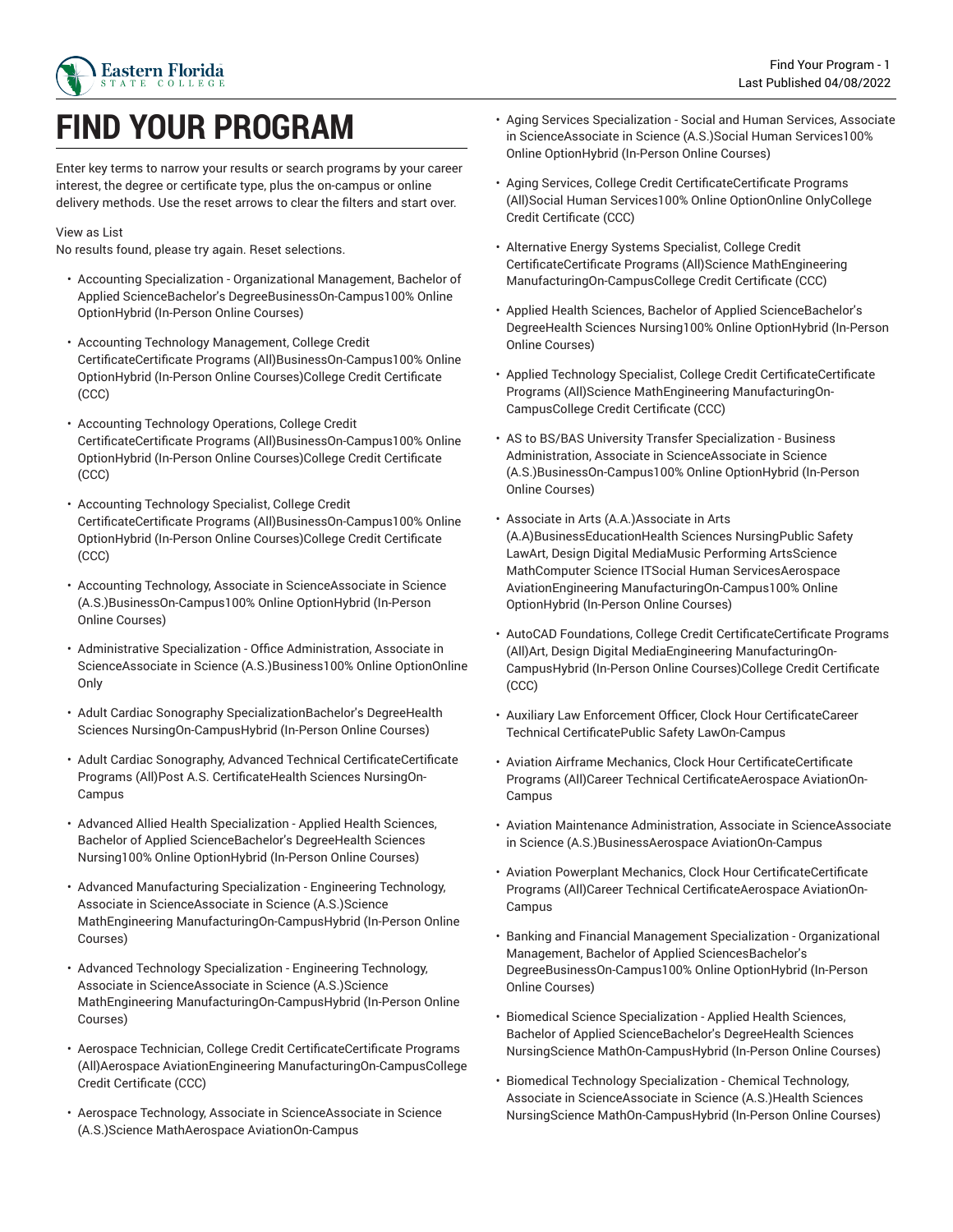

- Biotechnology Specialization Applied Health Sciences, Bachelor of Applied ScienceBachelor's DegreeHealth Sciences NursingScience MathOn-CampusHybrid (In-Person Online Courses)
- Broadcast Production, College Credit CertificateCertificate Programs (All)Art, Design Digital MediaService Industry TradesOn-CampusHybrid (In-Person Online Courses)College Credit Certificate (CCC)
- Business Administration, Associate in ScienceAssociate in Science (A.S.)BusinessOn-Campus100% Online OptionHybrid (In-Person Online Courses)
- Business Development and Entrepreneurship, College Credit CertificateCertificate Programs (All)BusinessOn-Campus100% Online OptionHybrid (In-Person Online Courses)College Credit Certificate (CCC)
- Business Entrepreneurship, Associate in ScienceAssociate in Science (A.S.)BusinessOn-CampusHybrid (In-Person Online Courses)
- Business Entrepreneurship, College Credit CertificateCertificate Programs (All)BusinessOn-Campus100% Online OptionHybrid (In-Person Online Courses)College Credit Certificate (CCC)
- Business Management, College Credit CertificateCertificate Programs (All)BusinessOn-Campus100% Online OptionHybrid (In-Person Online Courses)College Credit Certificate (CCC)
- Business Operations, College Credit CertificateCertificate Programs (All)BusinessOn-Campus100% Online OptionHybrid (In-Person Online Courses)College Credit Certificate (CCC)
- Business Specialist, College Credit CertificateCertificate Programs (All)BusinessOn-Campus100% Online OptionHybrid (In-Person Online Courses)College Credit Certificate (CCC)
- Central Sterile Processing Technologist, College Credit CertificateCertificate Programs (All)Health Sciences NursingOn-CampusHybrid (In-Person Online Courses)College Credit Certificate (CCC)
- Chemical Technology Specialization Chemical Technology, Associate in ScienceAssociate in Science (A.S.)Science MathOn-CampusHybrid (In-Person Online Courses)
- Chemical Technology, Associate in ScienceAssociate in Science (A.S.)Science MathEngineering ManufacturingOn-CampusHybrid (In-Person Online Courses)
- Child Care Center Management Specialization, College Credit CertificateCertificate Programs (All)EducationOn-CampusHybrid (In-Person Online Courses)College Credit Certificate (CCC)
- CNC Machinist/Fabricator, College Credit CertificateCertificate Programs (All)Engineering ManufacturingOn-CampusCollege Credit Certificate (CCC)
- Community Health Worker, College Credit CertificateCertificate Programs (All)Health Sciences NursingSocial Human Services100% Online OptionOnline OnlyCollege Credit Certificate (CCC)
- Composite Fabrication and Testing, College Credit CertificateCertificate Programs (All)Engineering ManufacturingOn-

CampusHybrid (In-Person Online Courses)College Credit Certificate (CCC)

- Computer Information Systems Technology, Bachelor of Applied ScienceBachelor's DegreeScience MathComputer Science ITOn-Campus100% Online OptionHybrid (In-Person Online Courses)
- Computer Information Technology, Associate in ScienceAssociate in Science (A.S.)Science MathComputer Science ITOn-CampusHybrid (In-Person Online Courses)
- Computer Programmer, College Credit CertificateCertificate Programs (All)Science MathComputer Science ITOn-CampusHybrid (In-Person Online Courses)College Credit Certificate (CCC)
- Computer Programming and Analysis, Associate in ScienceAssociate in Science (A.S.)Science MathComputer Science ITOn-CampusHybrid (In-Person Online Courses)
- Correctional Officer, Clock Hour CertificateCertificate Programs (All)Career Technical CertificatePublic Safety LawOn-Campus
- Cosmetology, Clock Hour CertificateCertificate Programs (All)Career Technical CertificateService Industry TradesOn-Campus
- Crime Scene Technician, College Credit CertificateCertificate Programs (All)Public Safety LawOn-CampusHybrid (In-Person Online Courses)College Credit Certificate (CCC)
- Crime Scene Technology, Associate in ScienceAssociate in Science (A.S.)Public Safety LawOn-CampusHybrid (In-Person Online Courses)
- Criminal Justice Technology Specialist, College Credit CertificateCertificate Programs (All)Public Safety LawOn-Campus100% Online OptionHybrid (In-Person Online Courses)College Credit Certificate (CCC)
- Criminal Justice Technology, Associate in ScienceAssociate in Science (A.S.)Public Safety LawOn-Campus100% Online OptionHybrid (In-Person Online Courses)
- Crossover from Correctional Officer to Law Enforcement Officer, Clock Hour CertificateCertificate Programs (All)Career Technical CertificatePublic Safety LawOn-Campus
- Crossover from Law Enforcement Officer to Correctional Officer, Clock Hour CertificateCertificate Programs (All)Career Technical CertificatePublic Safety LawOn-Campus
- Culinary Management, Associate in ScienceAssociate in Science (A.S.)Service Industry TradesOn-Campus
- Cybersecurity Specialization Computer Information Systems Technology, Bachelor of Applied ScienceBachelor's DegreeComputer Science ITOn-CampusHybrid (In-Person Online Courses)
- Data Science Specialization Computer Information Systems Technology, Bachelor of Applied ScienceBachelor's DegreeScience MathComputer Science ITOn-CampusHybrid (In-Person Online Courses)
- Database Administrator Specialization Computer Information Technology, Associate in ScienceAssociate in Science (A.S.)Computer Science ITOn-CampusHybrid (In-Person Online Courses)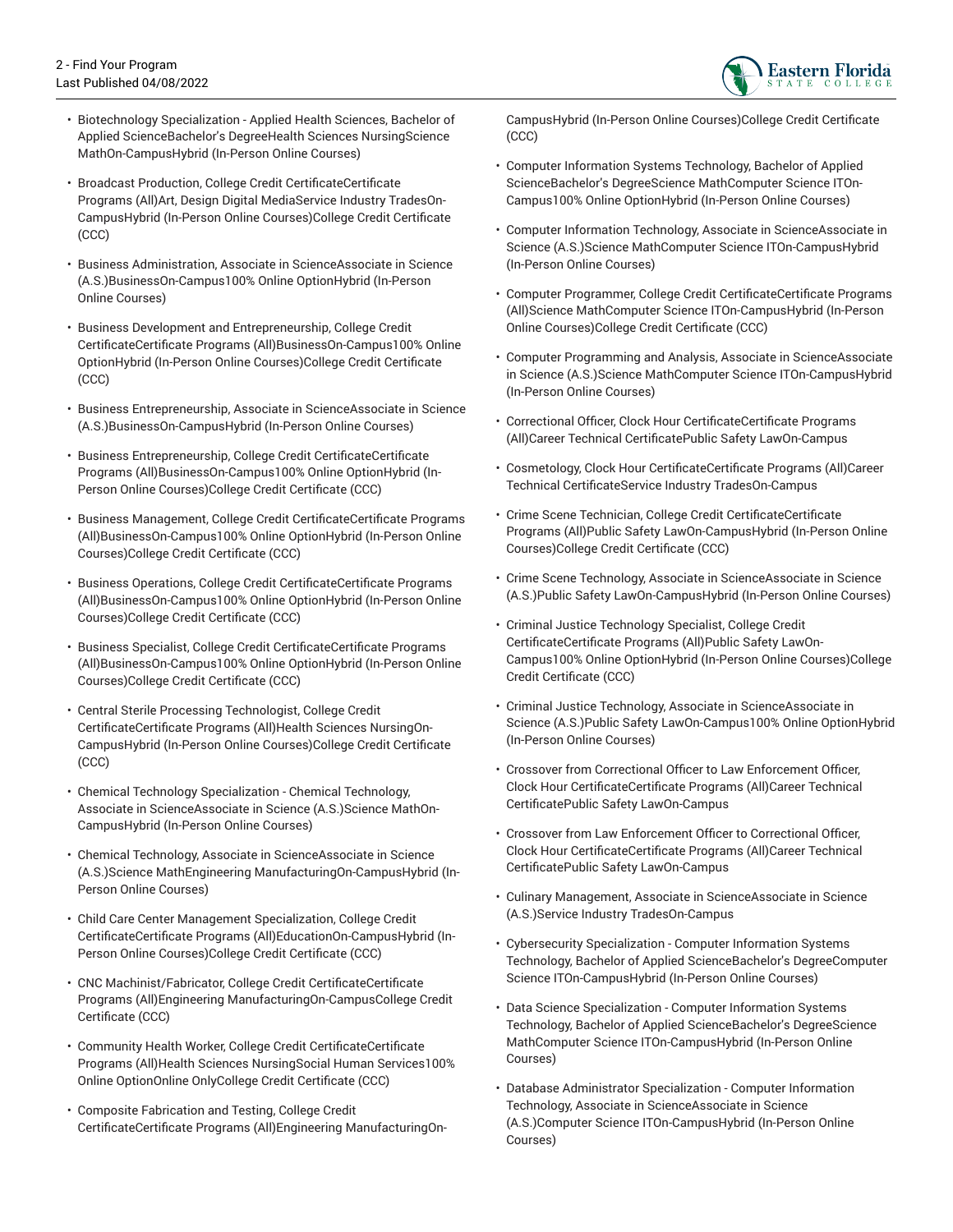

- Dental Assisting Technology and Management, Associate in ScienceAssociate in Science (A.S.)Health Sciences NursingOn-Campus
- Dental Assisting, Applied Technology DiplomaCertificate Programs (All)Health Sciences NursingOn-Campus
- Dental Hygiene, Associate in ScienceAssociate in Science (A.S.)Health Sciences NursingOn-Campus
- Dental Practice Management Specialization Dental Assisting Technology and Management, Associate in ScienceAssociate in Science (A.S.)Health Sciences NursingOn-CampusHybrid (In-Person Online Courses)
- Diagnostic Medical Sonography, Associate in ScienceAssociate in Science (A.S.)Health Sciences NursingOn-Campus
- Digital Television and Media Production, Associate in ScienceAssociate in Science (A.S.)Art, Design Digital MediaService Industry TradesOn-CampusHybrid (In-Person Online Courses)
- Digital Video Fundamentals, College Credit CertificateCertificate Programs (All)Art, Design Digital MediaService Industry TradesOn-CampusHybrid (In-Person Online Courses)College Credit Certificate (CCC)
- Domestic Violence Services Specialization Social and Human Services, Associate in ScienceAssociate in Science (A.S.)Social Human Services100% Online OptionHybrid (In-Person Online Courses)
- Domestic Violence Services, College Credit CertificateCertificate Programs (All)Social Human Services100% Online OptionOnline OnlyCollege Credit Certificate (CCC)
- Drafting and Design Technology, Associate in ScienceAssociate in Science (A.S.)Art, Design Digital MediaOn-Campus
- Drafting Design, College Credit CertificateCertificate Programs (All)Art, Design Digital MediaOn-CampusCollege Credit Certificate (CCC)
- Early Childhood Development, College Credit CertificateCertificate Programs (All)EducationOn-CampusHybrid (In-Person Online Courses)College Credit Certificate (CCC)
- Early Childhood Education, Associate in ScienceAssociate in Science (A.S.)EducationOn-CampusHybrid (In-Person Online Courses)
- Education Specialization Dental Assisting Technology and Management, Associate in ScienceAssociate in Science (A.S.)Health Sciences NursingOn-CampusHybrid (In-Person Online Courses)
- Educational Assisting, College Credit CertificateCertificate Programs (All)EducationOn-CampusHybrid (In-Person Online Courses)College Credit Certificate (CCC)
- Educational Technology Assistant, Associate in ScienceAssociate in Science (A.S.)EducationOn-CampusHybrid (In-Person Online Courses)
- Educator Preparation Institute (Certificate)Certificate Programs (All)EducationHybrid (In-Person Online Courses)
- Electronics Specialization Engineering Technology, Associate in ScienceAssociate in Science (A.S.)Engineering ManufacturingOn-CampusHybrid (In-Person Online Courses)
- Emergency Medical Services, Associate in ScienceAssociate in Science (A.S.)Public Safety LawOn-Campus
- Emergency Medical Technician Basic, Applied Technology DiplomaCertificate Programs (All)Public Safety LawOn-Campus
- Engineering Specialization Chemical Technology, Associate in ScienceAssociate in Science (A.S.)Science MathEngineering ManufacturingOn-CampusHybrid (In-Person Online Courses)
- Engineering Technology Support Specialist, College Credit CertificateCertificate Programs (All)Engineering ManufacturingOn-CampusHybrid (In-Person Online Courses)College Credit Certificate (CCC)
- Engineering Technology, Associate in ScienceAssociate in Science (A.S.)Science MathEngineering ManufacturingOn-CampusHybrid (In-Person Online Courses)
- Entrepreneurship Operations, College Credit CertificateCertificate Programs (All)Business100% Online OptionOnline OnlyCollege Credit Certificate (CCC)
- Event Planning and Management Specialization Organizational Management, Bachelor of Applied SciencesBachelor's DegreeBusinessOn-CampusHybrid (In-Person Online Courses)
- Fire Fighter I/II, Clock Hour CertificateCertificate Programs (All)Career Technical CertificatePublic Safety LawOn-Campus
- Fire Science Technology, Associate in ScienceAssociate in Science (A.S.)Public Safety LawOn-Campus
- Florida Law Enforcement Academy, Clock Hour CertificateCertificate Programs (All)Career Technical CertificatePublic Safety LawOn-Campus
- General Business Specialization Organizational Management, Bachelor of Applied ScienceBachelor's DegreeBusinessOn-Campus100% Online OptionHybrid (In-Person Online Courses)
- General Specialization Paralegal Studies (Legal Assisting), Associate in ScienceAssociate in Science (A.S.)Public Safety LawOn-Campus
- Geographic Information Systems (GIS) Specialization Computer Information Technology, Associate in ScienceAssociate in Science (A.S.)Computer Science ITOn-CampusHybrid (In-Person Online Courses)
- Geographical Information Systems, College Credit CertificateCertificate Programs (All)Science MathComputer Science ITOn-CampusCollege Credit Certificate (CCC)
- Graphic Design Production, College Credit CertificateCertificate Programs (All)Art, Design Digital MediaOn-CampusCollege Credit Certificate (CCC)
- Graphic Design Support, College Credit CertificateCertificate Programs (All)Art, Design Digital MediaOn-CampusCollege Credit Certificate (CCC)
- Graphics Technology, Associate in ScienceAssociate in Science (A.S.)Art, Design Digital MediaOn-Campus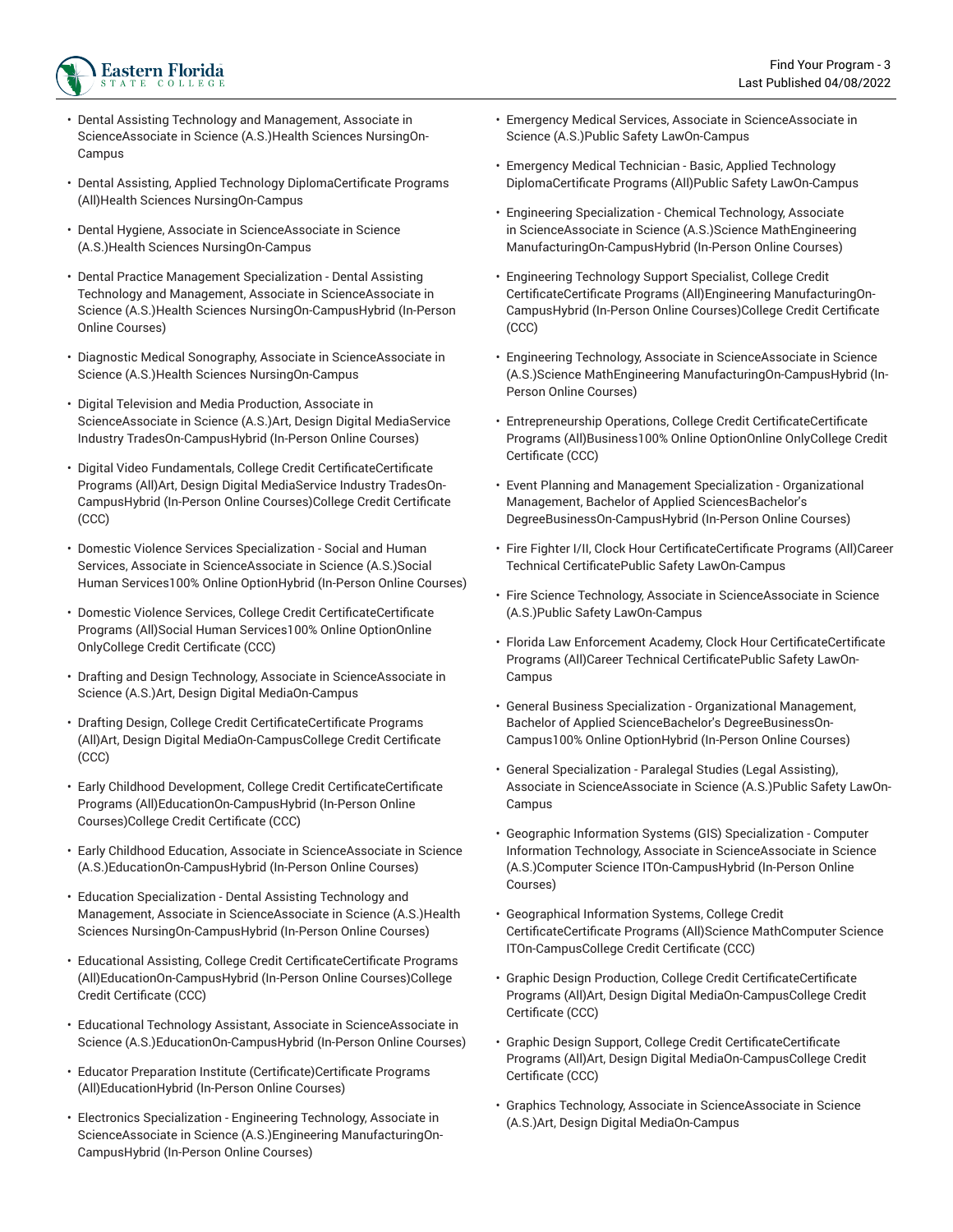

- Healthcare Management Specialization Organizational Management, Bachelor of Applied ScienceBachelor's DegreeBusinessHealth Sciences Nursing100% Online OptionHybrid (In-Person Online Courses)
- Healthcare Navigator Specialist, College Credit CertificateCertificate Programs (All)Health Sciences NursingOn-CampusHybrid (In-Person Online Courses)College Credit Certificate (CCC)
- Healthcare Navigator, Associate in ScienceAssociate in Science (A.S.)Health Sciences NursingOn-CampusHybrid (In-Person Online Courses)
- Heating, Ventilation, Air-Conditioning/Refrigeration (HVAC/R), Clock Hour CertificateCertificate Programs (All)Career Technical CertificateService Industry TradesOn-Campus
- Help Desk Specialization Computer Information Technology, Associate in ScienceAssociate in Science (A.S.)Computer Science ITOn-CampusHybrid (In-Person Online Courses)
- Help Desk Support Technician, College Credit CertificateCertificate Programs (All)Computer Science ITOn-CampusHybrid (In-Person Online Courses)College Credit Certificate (CCC)
- Horticulture Technology Specialization Landscape & Horticulture Technology, Associate in ScienceAssociate in Science (A.S.)Science MathService Industry TradesOn-CampusHybrid (In-Person Online Courses)
- Human Resource Management Specialization Organizational Management, Bachelor of Applied ScienceBachelor's DegreeBusiness100% Online OptionHybrid (In-Person Online Courses)
- Human Resources Administrator, College Credit CertificateCertificate Programs (All)BusinessOn-Campus100% Online OptionHybrid (In-Person Online Courses)College Credit Certificate (CCC)
- Human Resources Specialization Business Administration, Associate in ScienceAssociate in Science (A.S.)BusinessOn-Campus100% Online OptionHybrid (In-Person Online Courses)
- Industrial Management Technology, Associate in ScienceAssociate in Science (A.S.)BusinessEngineering ManufacturingOn-CampusHybrid (In-Person Online Courses)
- Infant/Toddler Specialization, College Credit CertificateCertificate Programs (All)EducationOn-CampusCollege Credit Certificate (CCC)
- Informatics/PACS SpecializationBachelor's DegreeHealth Sciences NursingHybrid (In-Person Online Courses)
- Interactive Media Productions, College Credit CertificateCertificate Programs (All)Art, Design Digital MediaOn-CampusCollege Credit Certificate (CCC)
- Interactive Media Support, College Credit CertificateCertificate Programs (All)Art, Design Digital MediaOn-CampusCollege Credit Certificate (CCC)
- Intermodal Freight Transportation, College Credit CertificateCertificate Programs (All)BusinessService Industry TradesOn-CampusHybrid (In-Person Online Courses)College Credit Certificate (CCC)
- International Freight Transportation, College Credit CertificateCertificate Programs (All)BusinessService Industry TradesOn-CampusHybrid (In-Person Online Courses)College Credit Certificate (CCC)
- IP Communications, College Credit CertificateCertificate Programs (All)Computer Science ITOn-CampusHybrid (In-Person Online Courses)College Credit Certificate (CCC)
- Landscape & Horticulture Technology, Associate in ScienceAssociate in Science (A.S.)Science MathService Industry TradesOn-CampusHybrid (In-Person Online Courses)
- Landscape and Horticulture Professional, College Credit CertificateCertificate Programs (All)Science MathService Industry TradesOn-CampusHybrid (In-Person Online Courses)College Credit Certificate (CCC)
- Landscape and Horticulture Specialist, College Credit CertificateCertificate Programs (All)Science MathService Industry TradesOn-CampusHybrid (In-Person Online Courses)College Credit Certificate (CCC)
- Landscape and Horticulture Technician, College Credit CertificateCertificate Programs (All)Science MathService Industry TradesOn-CampusHybrid (In-Person Online Courses)College Credit Certificate (CCC)
- Landscape Technology Specialization Landscape & Horticulture Technology, Associate in ScienceAssociate in Science (A.S.)Science MathService Industry TradesOn-CampusHybrid (In-Person Online Courses)
- Legal Office Management, College Credit CertificateCertificate Programs (All)Business100% Online OptionOnline OnlyCollege Credit Certificate (CCC)
- Legal Office Specialization Office Administration, Associate in ScienceAssociate in Science (A.S.)Business100% Online OptionOnline Only
- Litigation Specialization Paralegal Studies (Legal Assisting), Associate in ScienceAssociate in Science (A.S.)Public Safety LawOn-Campus
- Management Specialization Business Administration, Associate in ScienceAssociate in Science (A.S.)BusinessOn-Campus100% Online OptionHybrid (In-Person Online Courses)
- Management Specialization Business Management, College Credit CertificateCertificate Programs (All)BusinessOn-Campus100% Online OptionHybrid (In-Person Online Courses)College Credit Certificate (CCC)
- Marketing Specialization Business Administration, Associate in ScienceAssociate in Science (A.S.)BusinessOn-Campus100% Online OptionHybrid (In-Person Online Courses)
- Marketing Specialization Business Management, College Credit CertificateCertificate Programs (All)BusinessOn-Campus100% Online OptionHybrid (In-Person Online Courses)College Credit Certificate (CCC)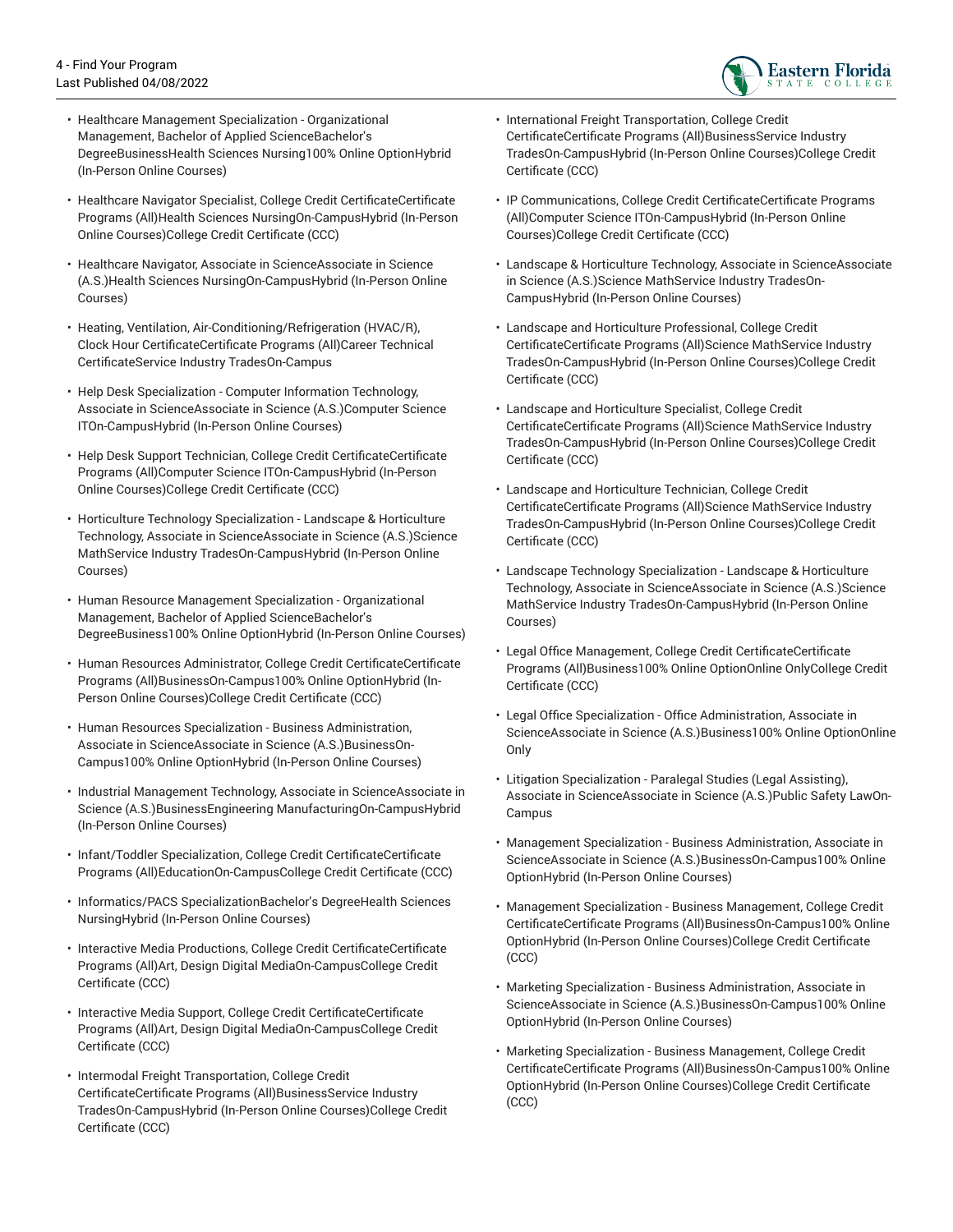

- Mechatronics, College Credit CertificateCertificate Programs (All)Science MathEngineering ManufacturingService Industry TradesOn-CampusCollege Credit Certificate (CCC)
- Medical Assistant Specialist, College Credit CertificateCertificate Programs (All)Health Sciences NursingOn-CampusHybrid (In-Person Online Courses)College Credit Certificate (CCC)
- Medical Assisting Advanced, Associate in ScienceAssociate in Science (A.S.)Health Sciences NursingOn-CampusHybrid (In-Person Online Courses)
- Medical Information Coder/Biller, College Credit CertificateCertificate Programs (All)Health Sciences NursingOn-CampusHybrid (In-Person Online Courses)College Credit Certificate (CCC)
- Medical Laboratory Technology, Associate in ScienceAssociate in Science (A.S.)Health Sciences NursingOn-Campus
- Medical Office Management, College Credit CertificateCertificate Programs (All)Business100% Online OptionOnline OnlyCollege Credit Certificate (CCC)
- Medical Office Specialization Office Administration, Associate in ScienceAssociate in Science (A.S.)Business100% Online OptionOnline Only
- Mental Health Technician, Clock Hour CertificateCertificate Programs (All)Career Technical CertificateHealth Sciences NursingOn-Campus
- Network Infrastructure, College Credit CertificateCertificate Programs (All)Computer Science ITOn-CampusHybrid (In-Person Online Courses)College Credit Certificate (CCC)
- Network Security Forensics, Advanced Technical CertificateCertificate Programs (All)Post A.S. CertificateComputer Science ITOn-CampusHybrid (In-Person Online Courses)
- Network Security, College Credit CertificateCertificate Programs (All)Computer Science ITOn-CampusHybrid (In-Person Online Courses)College Credit Certificate (CCC)
- Network Server Administration, College Credit CertificateCertificate Programs (All)Computer Science ITOn-CampusHybrid (In-Person Online Courses)College Credit Certificate (CCC)
- Network Support Technician, College Credit CertificateCertificate Programs (All)Computer Science ITOn-CampusHybrid (In-Person Online Courses)College Credit Certificate (CCC)
- Network Systems Technology, Associate in ScienceAssociate in Science (A.S.)Computer Science ITOn-CampusHybrid (In-Person Online Courses)
- Network Virtualization, College Credit CertificateCertificate Programs (All)Computer Science ITOn-CampusHybrid (In-Person Online Courses)College Credit Certificate (CCC)
- Networking Systems Specialization Computer Information Systems Technology, Bachelor of Applied ScienceBachelor's DegreeComputer Science ITOn-CampusHybrid (In-Person Online Courses)
- Nonprofit Management Specialization Organizational Management, Bachelor of Applied ScienceBachelor's DegreeBusiness100% Online OptionHybrid (In-Person Online Courses)
- Nursing RN, Associate in ScienceAssociate in Science (A.S.)Health Sciences NursingOn-CampusHybrid (In-Person Online Courses)
- Office Administration, Associate in ScienceAssociate in Science (A.S.)Business100% Online OptionOnline Only
- Office Management, College Credit CertificateCertificate Programs (All)Business100% Online OptionOnline OnlyCollege Credit Certificate (CCC)
- Office Specialist, College Credit CertificateCertificate Programs (All)Business100% Online OptionOnline OnlyCollege Credit Certificate (CCC)
- Office Support, College Credit CertificateCertificate Programs (All)Business100% Online OptionOnline OnlyCollege Credit Certificate (CCC)
- Oracle Certified Database Administrator, College Credit CertificateCertificate Programs (All)Computer Science ITOn-CampusHybrid (In-Person Online Courses)College Credit Certificate (CCC)
- Paralegal Studies (Legal Assisting), Associate in ScienceAssociate in Science (A.S.)Public Safety LawOn-Campus
- Paramedic, College Credit CertificatePublic Safety LawOn-CampusCollege Credit Certificate (CCC)
- Patient Care Assistant, Clock Hour CertificateCertificate Programs (All)Career Technical CertificateHealth Sciences NursingOn-Campus
- Phlebotomy, Clock Hour CertificateCertificate Programs (All)Career Technical CertificateHealth Sciences NursingOn-Campus
- Photography, College Credit CertificateCertificate Programs (All)Art, Design Digital MediaOn-CampusHybrid (In-Person Online Courses)College Credit Certificate (CCC)
- Physical Therapist Assistant, Associate in ScienceAssociate in Science (A.S.)Health Sciences NursingOn-Campus
- Practical Nursing, Clock Hour CertificateCertificate Programs (All)Career Technical CertificateHealth Sciences NursingOn-Campus
- Preschool Specialization, College Credit CertificateCertificate Programs (All)EducationOn-CampusCollege Credit Certificate (CCC)
- Product Marketing, Sales, and Educational Programs Specialization - Dental Assisting Technology and Management, Associate in ScienceAssociate in Science (A.S.)Health Sciences NursingOn-CampusHybrid (In-Person Online Courses)
- Program Development/Software Development Specialization Computer Information Systems Technology, Bachelor of Applied ScienceBachelor's DegreeComputer Science ITOn-Campus100% Online OptionHybrid (In-Person Online Courses)
- Project Management Specialization Computer Information Systems Technology, Bachelor of Applied ScienceBachelor's DegreeComputer Science ITOn-CampusHybrid (In-Person Online Courses)
- Public Administration Specialization Organizational Management, Bachelor of Applied ScienceBachelor's DegreeBusiness100% Online OptionHybrid (In-Person Online Courses)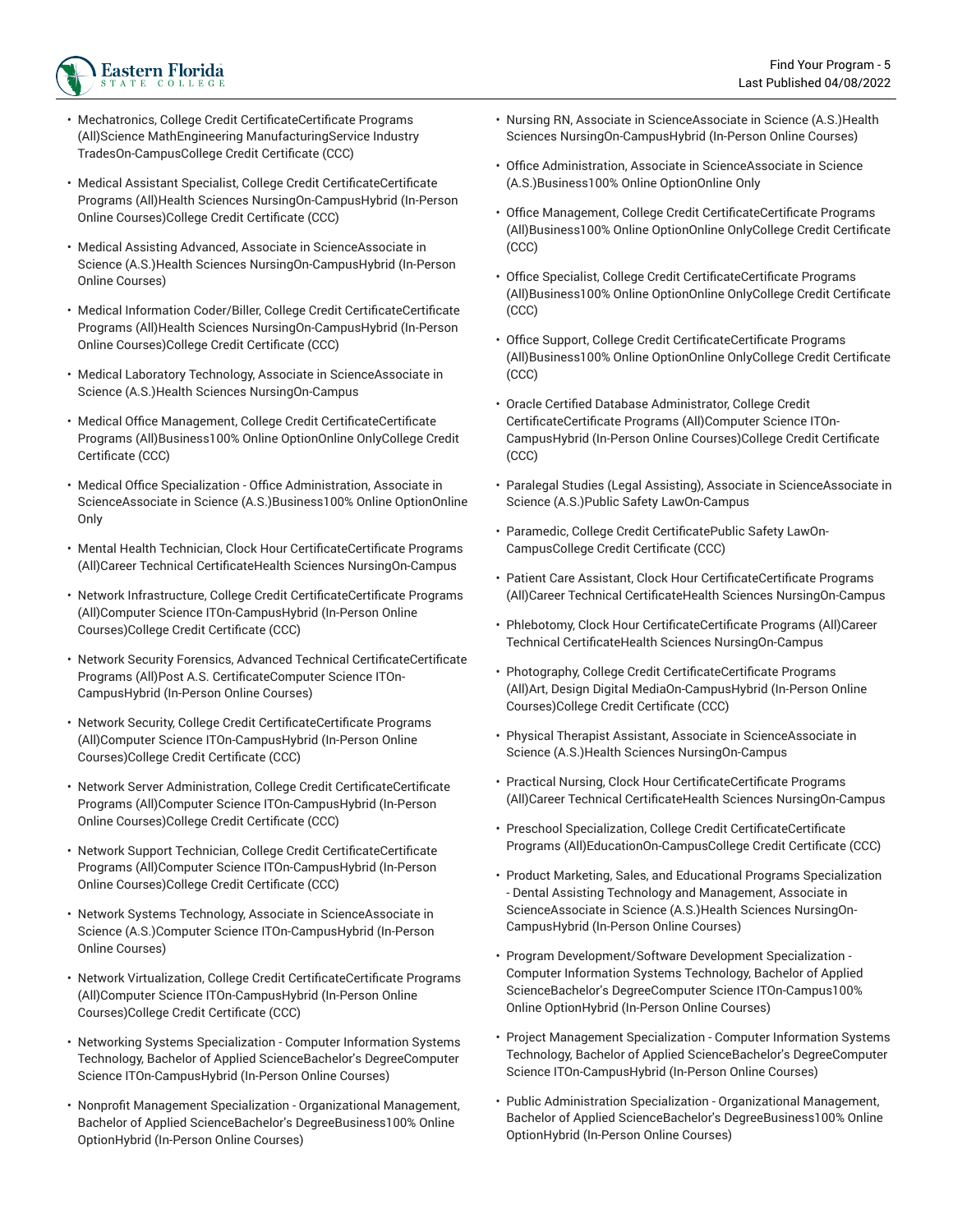

- Public Safety Specialization Organizational Management, Bachelor of Applied ScienceBachelor's DegreeBusinessPublic Safety Law100% Online OptionHybrid (In-Person Online Courses)
- Radiography, Associate in ScienceAssociate in Science (A.S.)Health Sciences NursingOn-Campus
- Respiratory Care, Associate in ScienceAssociate in Science (A.S.)Health Sciences NursingOn-Campus
- RN to BSNBachelor's DegreeHealth Sciences NursingOnline Only
- Robotics and Simulation Technician, College Credit CertificateCertificate Programs (All)Science MathComputer Science ITEngineering ManufacturingOn-CampusCollege Credit Certificate (CCC)
- Sales and Marketing Specialization Organizational Management, Bachelor of Applied ScienceBachelor's DegreeBusiness100% Online OptionHybrid (In-Person Online Courses)
- Science Teacher Education-Biology Teacher SpecializationBachelor's DegreeEducationScience MathOn-CampusHybrid (In-Person Online Courses)
- Scientific Workplace Preparation, College Credit CertificateCertificate Programs (All)Science MathOn-CampusHybrid (In-Person Online Courses)College Credit Certificate (CCC)
- Social and Human Services, Associate in ScienceAssociate in Science (A.S.)Social Human Services100% Online OptionHybrid (In-Person Online Courses)
- Sports Management Specialization Organizational Management, Bachelor of Applied ScienceBachelor's DegreeBusiness100% Online OptionHybrid (In-Person Online Courses)
- Structural Assembly Tech, College Credit CertificateCertificate Programs (All)Aerospace AviationEngineering ManufacturingService Industry TradesOn-CampusCollege Credit Certificate (CCC)
- Surgical Technology Services, Associate in ScienceAssociate in Science (A.S.)Health Sciences NursingOn-Campus
- Television Studio Production, College Credit CertificateCertificate Programs (All)Art, Design Digital MediaService Industry TradesOn-CampusHybrid (In-Person Online Courses)College Credit Certificate (CCC)
- Transactional Specialization Paralegal Studies (Legal Assisting), Associate in ScienceAssociate in Science (A.S.)Public Safety LawOn-Campus
- Transportation and Logistics, Associate in ScienceAssociate in Science (A.S.)BusinessOn-CampusHybrid (In-Person Online Courses)
- Travel and Tourism Management Specialization Organizational Management, Bachelor of Applied ScienceBachelor's DegreeBusinessOn-CampusHybrid (In-Person Online Courses)
- Vascular Sonography SpecializationBachelor's DegreeHealth Sciences NursingOn-CampusHybrid (In-Person Online Courses)
- Vascular Sonography, Advanced Technical CertificateCertificate Programs (All)Post A.S. CertificateHealth Sciences NursingOn-Campus
- Veterinary Assisting, College Credit CertificateCertificate Programs (All)Health Sciences NursingOn-CampusHybrid (In-Person Online Courses)College Credit Certificate (CCC)
- Veterinary Nursing Specialization Applied Health Sciences, Bachelor of Applied ScienceBachelor's DegreeHealth Sciences NursingOn-CampusHybrid (In-Person Online Courses)
- Veterinary Nursing, Associate in ScienceAssociate in Science (A.S.)Health Sciences NursingOn-Campus
- Veterinary Practice Management, Advanced Technical CertificateCertificate Programs (All)Post A.S. CertificateHealth Sciences Nursing100% Online OptionOnline Only
- Web Development Specialist, College Credit CertificateCertificate Programs (All)Computer Science ITOn-CampusHybrid (In-Person Online Courses)College Credit Certificate (CCC)
- Welding Technology, Clock Hour CertificateCareer Technical CertificateService Industry TradesOn-Campus
- //
- #
- [A](#page-5-0)
- [B](#page-6-0)
- [C](#page-7-0)
- $\cdot$  [D](#page-7-1) • [E](#page-8-0)
- [F](#page-8-1)
- [G](#page-8-2)
- [H](#page-9-0)
- [I](#page-9-1)
- J
- K
- [L](#page-9-2) • [M](#page-10-0)
- $\cdot$  <u>[N](#page-10-1)</u>
- [O](#page-10-2)
- [P](#page-10-3)
- Q
- $\cdot$  [R](#page-11-0)
- [S](#page-11-1)
- $\cdot$  [T](#page-11-2) • U
- [V](#page-11-3)
- [W](#page-11-4)
- X
- Y
- Z
- <span id="page-5-0"></span>**A**
	- Accounting Specialization Organizational Management, Bachelor of Applied ScienceBachelor's DegreeBusinessOn-Campus100% Online OptionHybrid (In-Person Online Courses)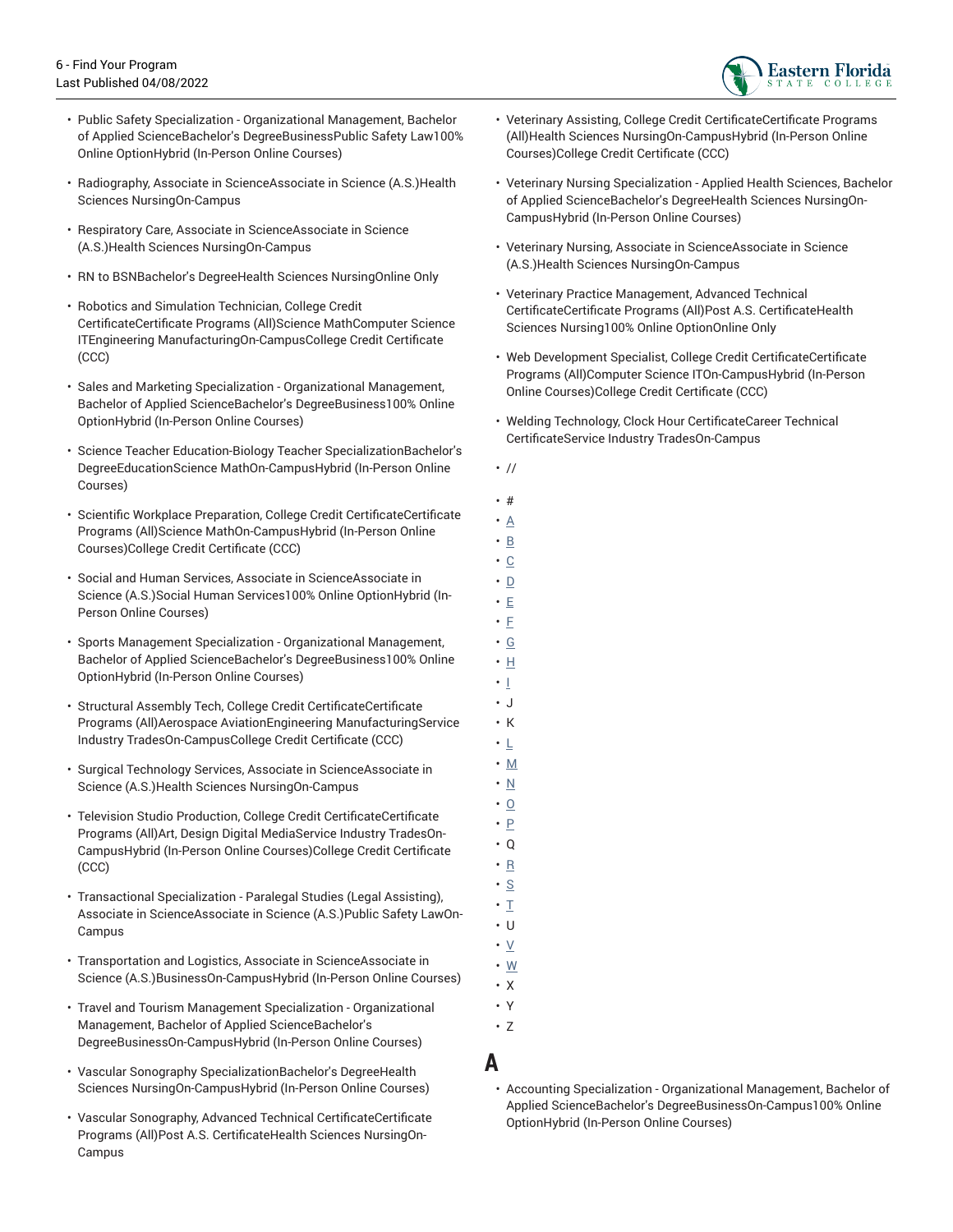

- Accounting Technology Management, College Credit CertificateCertificate Programs (All)BusinessOn-Campus100% Online OptionHybrid (In-Person Online Courses)College Credit Certificate (CCC)
- Accounting Technology Operations, College Credit CertificateCertificate Programs (All)BusinessOn-Campus100% Online OptionHybrid (In-Person Online Courses)College Credit Certificate (CCC)
- Accounting Technology Specialist, College Credit CertificateCertificate Programs (All)BusinessOn-Campus100% Online OptionHybrid (In-Person Online Courses)College Credit Certificate (CCC)
- Accounting Technology, Associate in ScienceAssociate in Science (A.S.)BusinessOn-Campus100% Online OptionHybrid (In-Person Online Courses)
- Administrative Specialization Office Administration, Associate in ScienceAssociate in Science (A.S.)Business100% Online OptionOnline Only
- Adult Cardiac Sonography SpecializationBachelor's DegreeHealth Sciences NursingOn-CampusHybrid (In-Person Online Courses)
- Adult Cardiac Sonography, Advanced Technical CertificateCertificate Programs (All)Post A.S. CertificateHealth Sciences NursingOn-Campus
- Advanced Allied Health Specialization Applied Health Sciences, Bachelor of Applied ScienceBachelor's DegreeHealth Sciences Nursing100% Online OptionHybrid (In-Person Online Courses)
- Advanced Manufacturing Specialization Engineering Technology, Associate in ScienceAssociate in Science (A.S.)Science MathEngineering ManufacturingOn-CampusHybrid (In-Person Online Courses)
- Advanced Technology Specialization Engineering Technology, Associate in ScienceAssociate in Science (A.S.)Science MathEngineering ManufacturingOn-CampusHybrid (In-Person Online Courses)
- Aerospace Technician, College Credit CertificateCertificate Programs (All)Aerospace AviationEngineering ManufacturingOn-CampusCollege Credit Certificate (CCC)
- Aerospace Technology, Associate in ScienceAssociate in Science (A.S.)Science MathAerospace AviationOn-Campus
- Aging Services Specialization Social and Human Services, Associate in ScienceAssociate in Science (A.S.)Social Human Services100% Online OptionHybrid (In-Person Online Courses)
- Aging Services, College Credit CertificateCertificate Programs (All)Social Human Services100% Online OptionOnline OnlyCollege Credit Certificate (CCC)
- Alternative Energy Systems Specialist, College Credit CertificateCertificate Programs (All)Science MathEngineering ManufacturingOn-CampusCollege Credit Certificate (CCC)
- Applied Health Sciences, Bachelor of Applied ScienceBachelor's DegreeHealth Sciences Nursing100% Online OptionHybrid (In-Person Online Courses)
- Applied Technology Specialist, College Credit CertificateCertificate Programs (All)Science MathEngineering ManufacturingOn-CampusCollege Credit Certificate (CCC)
- AS to BS/BAS University Transfer Specialization Business Administration, Associate in ScienceAssociate in Science (A.S.)BusinessOn-Campus100% Online OptionHybrid (In-Person Online Courses)
- Associate in Arts (A.A.)Associate in Arts (A.A)BusinessEducationHealth Sciences NursingPublic Safety LawArt, Design Digital MediaMusic Performing ArtsScience MathComputer Science ITSocial Human ServicesAerospace AviationEngineering ManufacturingOn-Campus100% Online OptionHybrid (In-Person Online Courses)
- AutoCAD Foundations, College Credit CertificateCertificate Programs (All)Art, Design Digital MediaEngineering ManufacturingOn-CampusHybrid (In-Person Online Courses)College Credit Certificate (CCC)
- Auxiliary Law Enforcement Officer, Clock Hour CertificateCareer Technical CertificatePublic Safety LawOn-Campus
- Aviation Airframe Mechanics, Clock Hour CertificateCertificate Programs (All)Career Technical CertificateAerospace AviationOn-Campus
- Aviation Maintenance Administration, Associate in ScienceAssociate in Science (A.S.)BusinessAerospace AviationOn-Campus
- Aviation Powerplant Mechanics, Clock Hour CertificateCertificate Programs (All)Career Technical CertificateAerospace AviationOn-Campus

## <span id="page-6-0"></span>**B**

- Banking and Financial Management Specialization Organizational Management, Bachelor of Applied SciencesBachelor's DegreeBusinessOn-Campus100% Online OptionHybrid (In-Person Online Courses)
- Biomedical Science Specialization Applied Health Sciences, Bachelor of Applied ScienceBachelor's DegreeHealth Sciences NursingScience MathOn-CampusHybrid (In-Person Online Courses)
- Biomedical Technology Specialization Chemical Technology, Associate in ScienceAssociate in Science (A.S.)Health Sciences NursingScience MathOn-CampusHybrid (In-Person Online Courses)
- Biotechnology Specialization Applied Health Sciences, Bachelor of Applied ScienceBachelor's DegreeHealth Sciences NursingScience MathOn-CampusHybrid (In-Person Online Courses)
- Broadcast Production, College Credit CertificateCertificate Programs (All)Art, Design Digital MediaService Industry TradesOn-CampusHybrid (In-Person Online Courses)College Credit Certificate (CCC)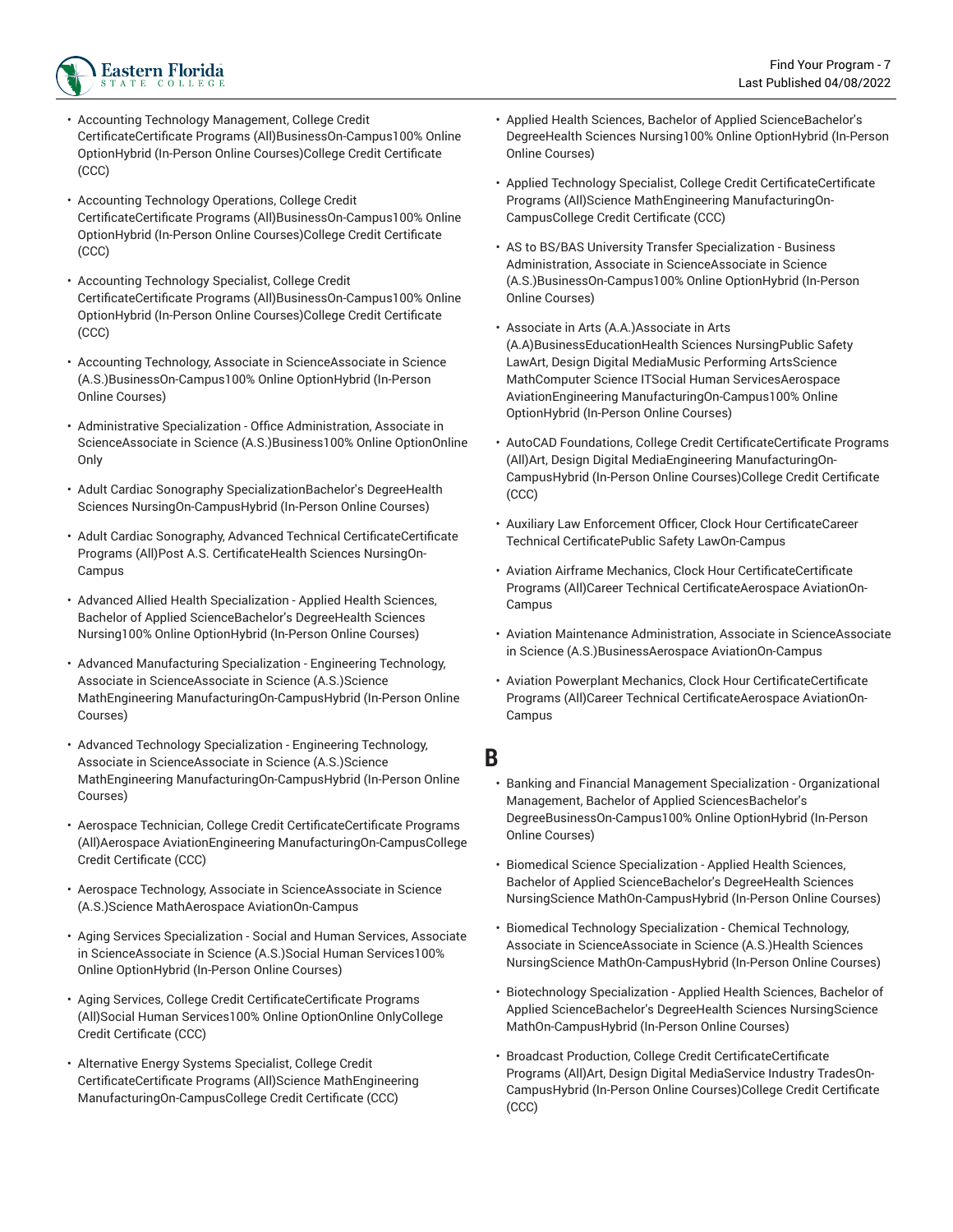

- Business Administration, Associate in ScienceAssociate in Science (A.S.)BusinessOn-Campus100% Online OptionHybrid (In-Person Online Courses)
- Business Development and Entrepreneurship, College Credit CertificateCertificate Programs (All)BusinessOn-Campus100% Online OptionHybrid (In-Person Online Courses)College Credit Certificate (CCC)
- Business Entrepreneurship, Associate in ScienceAssociate in Science (A.S.)BusinessOn-CampusHybrid (In-Person Online Courses)
- Business Entrepreneurship, College Credit CertificateCertificate Programs (All)BusinessOn-Campus100% Online OptionHybrid (In-Person Online Courses)College Credit Certificate (CCC)
- Business Management, College Credit CertificateCertificate Programs (All)BusinessOn-Campus100% Online OptionHybrid (In-Person Online Courses)College Credit Certificate (CCC)
- Business Operations, College Credit CertificateCertificate Programs (All)BusinessOn-Campus100% Online OptionHybrid (In-Person Online Courses)College Credit Certificate (CCC)
- Business Specialist, College Credit CertificateCertificate Programs (All)BusinessOn-Campus100% Online OptionHybrid (In-Person Online Courses)College Credit Certificate (CCC)

#### <span id="page-7-0"></span>**C**

- Central Sterile Processing Technologist, College Credit CertificateCertificate Programs (All)Health Sciences NursingOn-CampusHybrid (In-Person Online Courses)College Credit Certificate (CCC)
- Chemical Technology Specialization Chemical Technology, Associate in ScienceAssociate in Science (A.S.)Science MathOn-CampusHybrid (In-Person Online Courses)
- Chemical Technology, Associate in ScienceAssociate in Science (A.S.)Science MathEngineering ManufacturingOn-CampusHybrid (In-Person Online Courses)
- Child Care Center Management Specialization, College Credit CertificateCertificate Programs (All)EducationOn-CampusHybrid (In-Person Online Courses)College Credit Certificate (CCC)
- CNC Machinist/Fabricator, College Credit CertificateCertificate Programs (All)Engineering ManufacturingOn-CampusCollege Credit Certificate (CCC)
- Community Health Worker, College Credit CertificateCertificate Programs (All)Health Sciences NursingSocial Human Services100% Online OptionOnline OnlyCollege Credit Certificate (CCC)
- Composite Fabrication and Testing, College Credit CertificateCertificate Programs (All)Engineering ManufacturingOn-CampusHybrid (In-Person Online Courses)College Credit Certificate (CCC)
- Computer Information Systems Technology, Bachelor of Applied ScienceBachelor's DegreeScience MathComputer Science ITOn-Campus100% Online OptionHybrid (In-Person Online Courses)
- Computer Information Technology, Associate in ScienceAssociate in Science (A.S.)Science MathComputer Science ITOn-CampusHybrid (In-Person Online Courses)
- Computer Programmer, College Credit CertificateCertificate Programs (All)Science MathComputer Science ITOn-CampusHybrid (In-Person Online Courses)College Credit Certificate (CCC)
- Computer Programming and Analysis, Associate in ScienceAssociate in Science (A.S.)Science MathComputer Science ITOn-CampusHybrid (In-Person Online Courses)
- Correctional Officer, Clock Hour CertificateCertificate Programs (All)Career Technical CertificatePublic Safety LawOn-Campus
- Cosmetology, Clock Hour CertificateCertificate Programs (All)Career Technical CertificateService Industry TradesOn-Campus
- Crime Scene Technician, College Credit CertificateCertificate Programs (All)Public Safety LawOn-CampusHybrid (In-Person Online Courses)College Credit Certificate (CCC)
- Crime Scene Technology, Associate in ScienceAssociate in Science (A.S.)Public Safety LawOn-CampusHybrid (In-Person Online Courses)
- Criminal Justice Technology Specialist, College Credit CertificateCertificate Programs (All)Public Safety LawOn-Campus100% Online OptionHybrid (In-Person Online Courses)College Credit Certificate (CCC)
- Criminal Justice Technology, Associate in ScienceAssociate in Science (A.S.)Public Safety LawOn-Campus100% Online OptionHybrid (In-Person Online Courses)
- Crossover from Correctional Officer to Law Enforcement Officer, Clock Hour CertificateCertificate Programs (All)Career Technical CertificatePublic Safety LawOn-Campus
- Crossover from Law Enforcement Officer to Correctional Officer, Clock Hour CertificateCertificate Programs (All)Career Technical CertificatePublic Safety LawOn-Campus
- Culinary Management, Associate in ScienceAssociate in Science (A.S.)Service Industry TradesOn-Campus
- Cybersecurity Specialization Computer Information Systems Technology, Bachelor of Applied ScienceBachelor's DegreeComputer Science ITOn-CampusHybrid (In-Person Online Courses)

## <span id="page-7-1"></span>**D**

- Data Science Specialization Computer Information Systems Technology, Bachelor of Applied ScienceBachelor's DegreeScience MathComputer Science ITOn-CampusHybrid (In-Person Online Courses)
- Database Administrator Specialization Computer Information Technology, Associate in ScienceAssociate in Science (A.S.)Computer Science ITOn-CampusHybrid (In-Person Online Courses)
- Dental Assisting Technology and Management, Associate in ScienceAssociate in Science (A.S.)Health Sciences NursingOn-Campus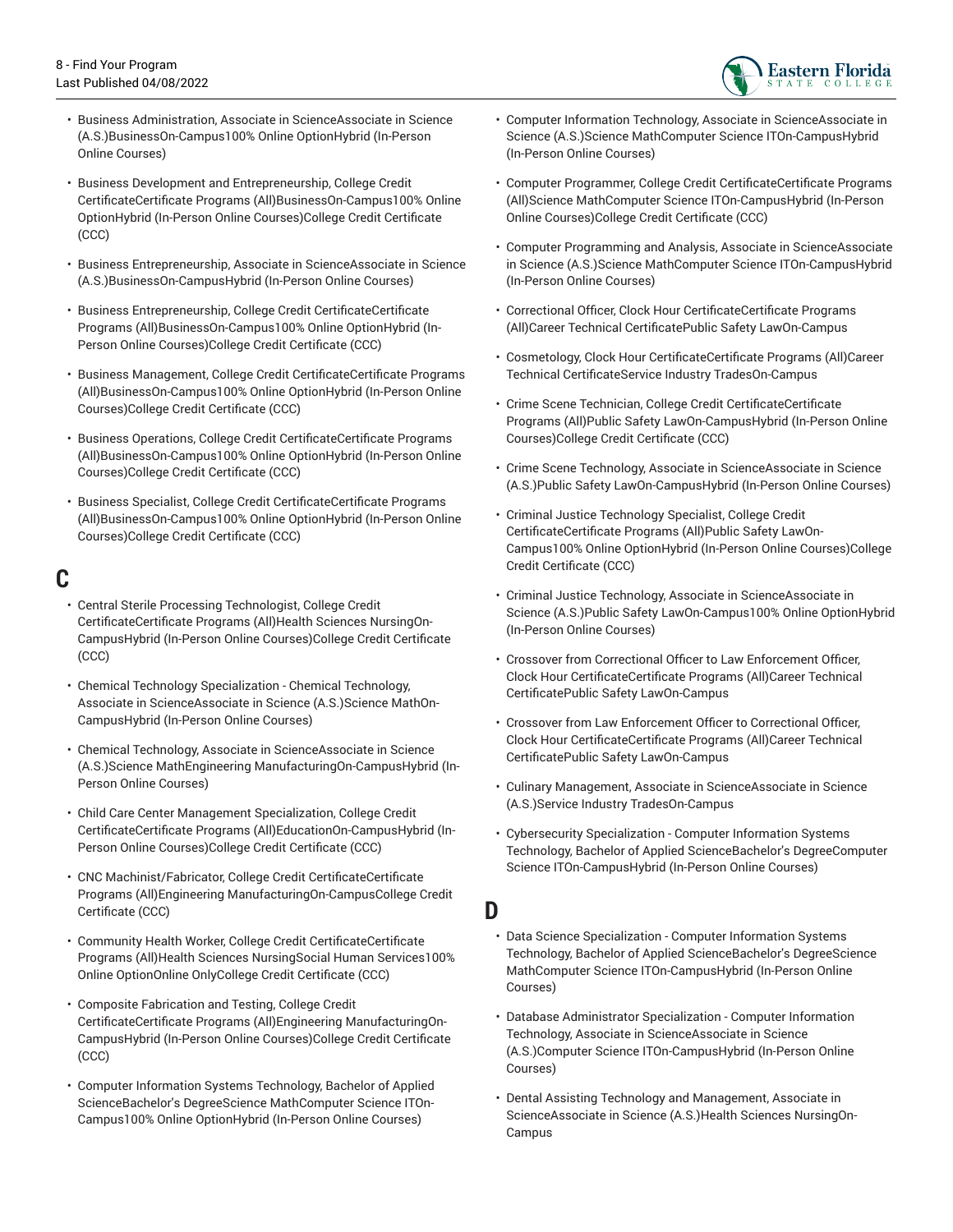- Dental Assisting, Applied Technology DiplomaCertificate Programs (All)Health Sciences NursingOn-Campus
- Dental Hygiene, Associate in ScienceAssociate in Science (A.S.)Health Sciences NursingOn-Campus
- Dental Practice Management Specialization Dental Assisting Technology and Management, Associate in ScienceAssociate in Science (A.S.)Health Sciences NursingOn-CampusHybrid (In-Person Online Courses)
- Diagnostic Medical Sonography, Associate in ScienceAssociate in Science (A.S.)Health Sciences NursingOn-Campus
- Digital Television and Media Production, Associate in ScienceAssociate in Science (A.S.)Art, Design Digital MediaService Industry TradesOn-CampusHybrid (In-Person Online Courses)
- Digital Video Fundamentals, College Credit CertificateCertificate Programs (All)Art, Design Digital MediaService Industry TradesOn-CampusHybrid (In-Person Online Courses)College Credit Certificate (CCC)
- Domestic Violence Services Specialization Social and Human Services, Associate in ScienceAssociate in Science (A.S.)Social Human Services100% Online OptionHybrid (In-Person Online Courses)
- Domestic Violence Services, College Credit CertificateCertificate Programs (All)Social Human Services100% Online OptionOnline OnlyCollege Credit Certificate (CCC)
- Drafting and Design Technology, Associate in ScienceAssociate in Science (A.S.)Art, Design Digital MediaOn-Campus
- Drafting Design, College Credit CertificateCertificate Programs (All)Art, Design Digital MediaOn-CampusCollege Credit Certificate (CCC)

# <span id="page-8-0"></span>**E**

- Early Childhood Development, College Credit CertificateCertificate Programs (All)EducationOn-CampusHybrid (In-Person Online Courses)College Credit Certificate (CCC)
- Early Childhood Education, Associate in ScienceAssociate in Science (A.S.)EducationOn-CampusHybrid (In-Person Online Courses)
- Education Specialization Dental Assisting Technology and Management, Associate in ScienceAssociate in Science (A.S.)Health Sciences NursingOn-CampusHybrid (In-Person Online Courses)
- Educational Assisting, College Credit CertificateCertificate Programs (All)EducationOn-CampusHybrid (In-Person Online Courses)College Credit Certificate (CCC)
- Educational Technology Assistant, Associate in ScienceAssociate in Science (A.S.)EducationOn-CampusHybrid (In-Person Online Courses)
- Educator Preparation Institute (Certificate)Certificate Programs (All)EducationHybrid (In-Person Online Courses)
- Electronics Specialization Engineering Technology, Associate in ScienceAssociate in Science (A.S.)Engineering ManufacturingOn-CampusHybrid (In-Person Online Courses)
- Emergency Medical Services, Associate in ScienceAssociate in Science (A.S.)Public Safety LawOn-Campus
- Emergency Medical Technician Basic, Applied Technology DiplomaCertificate Programs (All)Public Safety LawOn-Campus
- Engineering Specialization Chemical Technology, Associate in ScienceAssociate in Science (A.S.)Science MathEngineering ManufacturingOn-CampusHybrid (In-Person Online Courses)
- Engineering Technology Support Specialist, College Credit CertificateCertificate Programs (All)Engineering ManufacturingOn-CampusHybrid (In-Person Online Courses)College Credit Certificate (CCC)
- Engineering Technology, Associate in ScienceAssociate in Science (A.S.)Science MathEngineering ManufacturingOn-CampusHybrid (In-Person Online Courses)
- Entrepreneurship Operations, College Credit CertificateCertificate Programs (All)Business100% Online OptionOnline OnlyCollege Credit Certificate (CCC)
- Event Planning and Management Specialization Organizational Management, Bachelor of Applied SciencesBachelor's DegreeBusinessOn-CampusHybrid (In-Person Online Courses)
- <span id="page-8-1"></span>**F**
	- Fire Fighter I/II, Clock Hour CertificateCertificate Programs (All)Career Technical CertificatePublic Safety LawOn-Campus
	- Fire Science Technology, Associate in ScienceAssociate in Science (A.S.)Public Safety LawOn-Campus
	- Florida Law Enforcement Academy, Clock Hour CertificateCertificate Programs (All)Career Technical CertificatePublic Safety LawOn-Campus

# <span id="page-8-2"></span>**G**

- General Business Specialization Organizational Management, Bachelor of Applied ScienceBachelor's DegreeBusinessOn-Campus100% Online OptionHybrid (In-Person Online Courses)
- General Specialization Paralegal Studies (Legal Assisting), Associate in ScienceAssociate in Science (A.S.)Public Safety LawOn-Campus
- Geographic Information Systems (GIS) Specialization Computer Information Technology, Associate in ScienceAssociate in Science (A.S.)Computer Science ITOn-CampusHybrid (In-Person Online Courses)
- Geographical Information Systems, College Credit CertificateCertificate Programs (All)Science MathComputer Science ITOn-CampusCollege Credit Certificate (CCC)
- Graphic Design Production, College Credit CertificateCertificate Programs (All)Art, Design Digital MediaOn-CampusCollege Credit Certificate (CCC)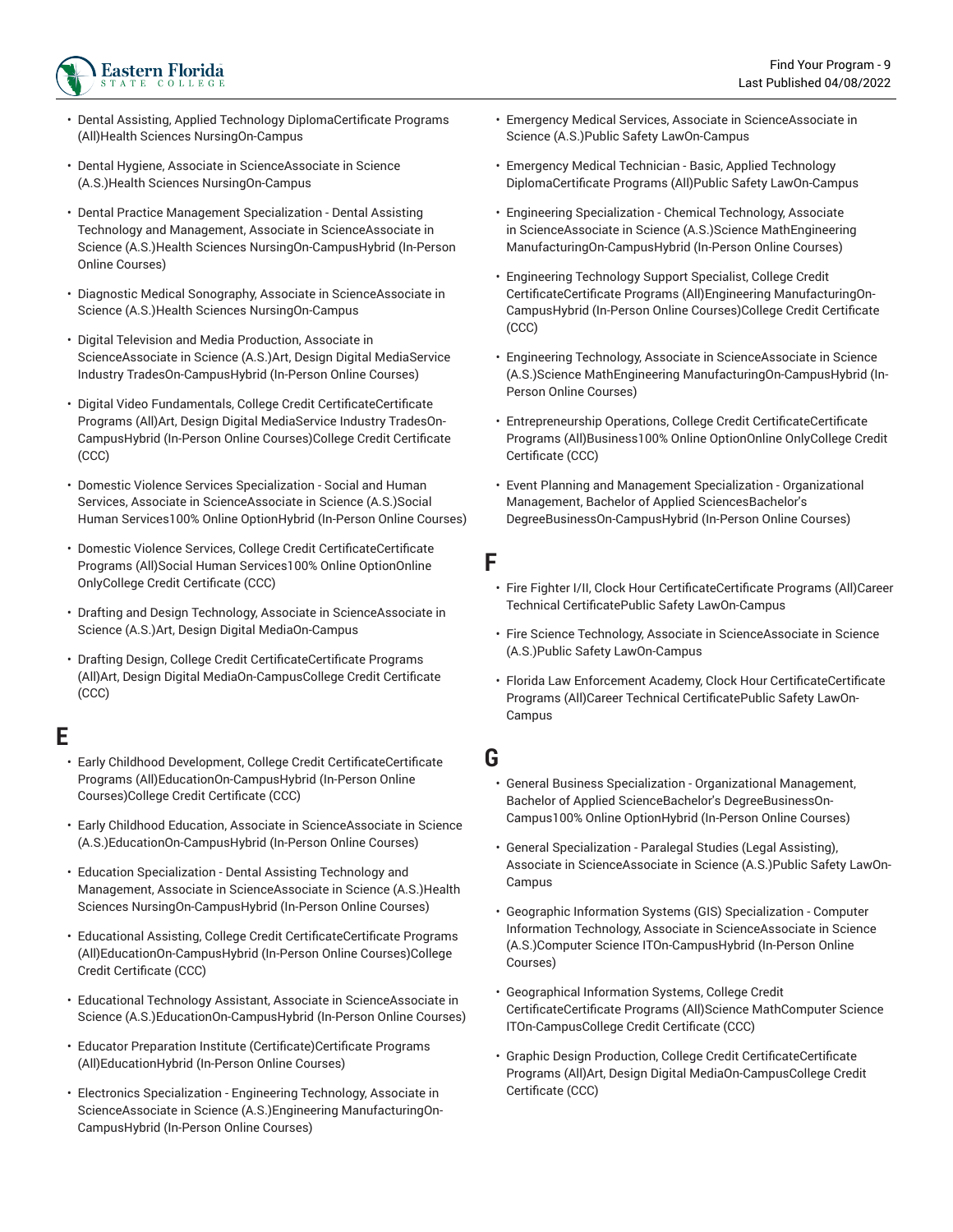

- Graphic Design Support, College Credit CertificateCertificate Programs (All)Art, Design Digital MediaOn-CampusCollege Credit Certificate (CCC)
- Graphics Technology, Associate in ScienceAssociate in Science (A.S.)Art, Design Digital MediaOn-Campus

# <span id="page-9-0"></span>**H**

- Healthcare Management Specialization Organizational Management, Bachelor of Applied ScienceBachelor's DegreeBusinessHealth Sciences Nursing100% Online OptionHybrid (In-Person Online Courses)
- Healthcare Navigator Specialist, College Credit CertificateCertificate Programs (All)Health Sciences NursingOn-CampusHybrid (In-Person Online Courses)College Credit Certificate (CCC)
- Healthcare Navigator, Associate in ScienceAssociate in Science (A.S.)Health Sciences NursingOn-CampusHybrid (In-Person Online Courses)
- Heating, Ventilation, Air-Conditioning/Refrigeration (HVAC/R), Clock Hour CertificateCertificate Programs (All)Career Technical CertificateService Industry TradesOn-Campus
- Help Desk Specialization Computer Information Technology, Associate in ScienceAssociate in Science (A.S.)Computer Science ITOn-CampusHybrid (In-Person Online Courses)
- Help Desk Support Technician, College Credit CertificateCertificate Programs (All)Computer Science ITOn-CampusHybrid (In-Person Online Courses)College Credit Certificate (CCC)
- Horticulture Technology Specialization Landscape & Horticulture Technology, Associate in ScienceAssociate in Science (A.S.)Science MathService Industry TradesOn-CampusHybrid (In-Person Online Courses)
- Human Resource Management Specialization Organizational Management, Bachelor of Applied ScienceBachelor's DegreeBusiness100% Online OptionHybrid (In-Person Online Courses)
- Human Resources Administrator, College Credit CertificateCertificate Programs (All)BusinessOn-Campus100% Online OptionHybrid (In-Person Online Courses)College Credit Certificate (CCC)
- Human Resources Specialization Business Administration, Associate in ScienceAssociate in Science (A.S.)BusinessOn-Campus100% Online OptionHybrid (In-Person Online Courses)

#### <span id="page-9-1"></span>**I**

- Industrial Management Technology, Associate in ScienceAssociate in Science (A.S.)BusinessEngineering ManufacturingOn-CampusHybrid (In-Person Online Courses)
- Infant/Toddler Specialization, College Credit CertificateCertificate Programs (All)EducationOn-CampusCollege Credit Certificate (CCC)
- Informatics/PACS SpecializationBachelor's DegreeHealth Sciences NursingHybrid (In-Person Online Courses)
- Interactive Media Productions, College Credit CertificateCertificate Programs (All)Art, Design Digital MediaOn-CampusCollege Credit Certificate (CCC)
- Interactive Media Support, College Credit CertificateCertificate Programs (All)Art, Design Digital MediaOn-CampusCollege Credit Certificate (CCC)
- Intermodal Freight Transportation, College Credit CertificateCertificate Programs (All)BusinessService Industry TradesOn-CampusHybrid (In-Person Online Courses)College Credit Certificate (CCC)
- International Freight Transportation, College Credit CertificateCertificate Programs (All)BusinessService Industry TradesOn-CampusHybrid (In-Person Online Courses)College Credit Certificate (CCC)
- IP Communications, College Credit CertificateCertificate Programs (All)Computer Science ITOn-CampusHybrid (In-Person Online Courses)College Credit Certificate (CCC)

<span id="page-9-2"></span>**L**

- Landscape & Horticulture Technology, Associate in ScienceAssociate in Science (A.S.)Science MathService Industry TradesOn-CampusHybrid (In-Person Online Courses)
- Landscape and Horticulture Professional, College Credit CertificateCertificate Programs (All)Science MathService Industry TradesOn-CampusHybrid (In-Person Online Courses)College Credit Certificate (CCC)
- Landscape and Horticulture Specialist, College Credit CertificateCertificate Programs (All)Science MathService Industry TradesOn-CampusHybrid (In-Person Online Courses)College Credit Certificate (CCC)
- Landscape and Horticulture Technician, College Credit CertificateCertificate Programs (All)Science MathService Industry TradesOn-CampusHybrid (In-Person Online Courses)College Credit Certificate (CCC)
- Landscape Technology Specialization Landscape & Horticulture Technology, Associate in ScienceAssociate in Science (A.S.)Science MathService Industry TradesOn-CampusHybrid (In-Person Online Courses)
- Legal Office Management, College Credit CertificateCertificate Programs (All)Business100% Online OptionOnline OnlyCollege Credit Certificate (CCC)
- Legal Office Specialization Office Administration, Associate in ScienceAssociate in Science (A.S.)Business100% Online OptionOnline Only
- Litigation Specialization Paralegal Studies (Legal Assisting), Associate in ScienceAssociate in Science (A.S.)Public Safety LawOn-Campus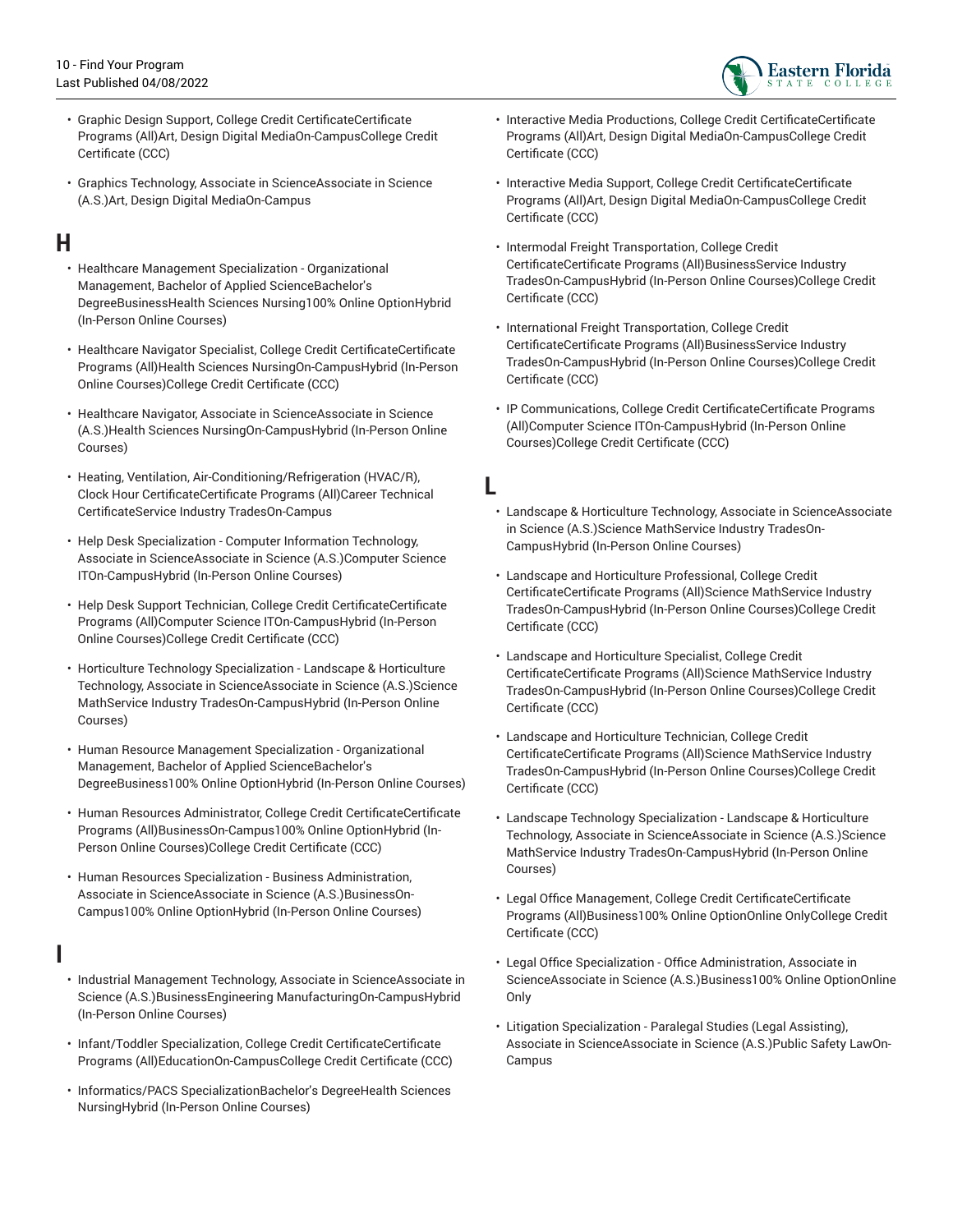

#### <span id="page-10-0"></span>**M**

- Management Specialization Business Administration, Associate in ScienceAssociate in Science (A.S.)BusinessOn-Campus100% Online OptionHybrid (In-Person Online Courses)
- Management Specialization Business Management, College Credit CertificateCertificate Programs (All)BusinessOn-Campus100% Online OptionHybrid (In-Person Online Courses)College Credit Certificate (CCC)
- Marketing Specialization Business Administration, Associate in ScienceAssociate in Science (A.S.)BusinessOn-Campus100% Online OptionHybrid (In-Person Online Courses)
- Marketing Specialization Business Management, College Credit CertificateCertificate Programs (All)BusinessOn-Campus100% Online OptionHybrid (In-Person Online Courses)College Credit Certificate (CCC)
- Mechatronics, College Credit CertificateCertificate Programs (All)Science MathEngineering ManufacturingService Industry TradesOn-CampusCollege Credit Certificate (CCC)
- Medical Assistant Specialist, College Credit CertificateCertificate Programs (All)Health Sciences NursingOn-CampusHybrid (In-Person Online Courses)College Credit Certificate (CCC)
- Medical Assisting Advanced, Associate in ScienceAssociate in Science (A.S.)Health Sciences NursingOn-CampusHybrid (In-Person Online Courses)
- Medical Information Coder/Biller, College Credit CertificateCertificate Programs (All)Health Sciences NursingOn-CampusHybrid (In-Person Online Courses)College Credit Certificate (CCC)
- Medical Laboratory Technology, Associate in ScienceAssociate in Science (A.S.)Health Sciences NursingOn-Campus
- Medical Office Management, College Credit CertificateCertificate Programs (All)Business100% Online OptionOnline OnlyCollege Credit Certificate (CCC)
- Medical Office Specialization Office Administration, Associate in ScienceAssociate in Science (A.S.)Business100% Online OptionOnline Only
- Mental Health Technician, Clock Hour CertificateCertificate Programs (All)Career Technical CertificateHealth Sciences NursingOn-Campus

#### <span id="page-10-1"></span>**N**

- Network Infrastructure, College Credit CertificateCertificate Programs (All)Computer Science ITOn-CampusHybrid (In-Person Online Courses)College Credit Certificate (CCC)
- Network Security Forensics, Advanced Technical CertificateCertificate Programs (All)Post A.S. CertificateComputer Science ITOn-CampusHybrid (In-Person Online Courses)
- Network Security, College Credit CertificateCertificate Programs (All)Computer Science ITOn-CampusHybrid (In-Person Online Courses)College Credit Certificate (CCC)
- Network Server Administration, College Credit CertificateCertificate Programs (All)Computer Science ITOn-CampusHybrid (In-Person Online Courses)College Credit Certificate (CCC)
- Network Support Technician, College Credit CertificateCertificate Programs (All)Computer Science ITOn-CampusHybrid (In-Person Online Courses)College Credit Certificate (CCC)
- Network Systems Technology, Associate in ScienceAssociate in Science (A.S.)Computer Science ITOn-CampusHybrid (In-Person Online Courses)
- Network Virtualization, College Credit CertificateCertificate Programs (All)Computer Science ITOn-CampusHybrid (In-Person Online Courses)College Credit Certificate (CCC)
- Networking Systems Specialization Computer Information Systems Technology, Bachelor of Applied ScienceBachelor's DegreeComputer Science ITOn-CampusHybrid (In-Person Online Courses)
- Nonprofit Management Specialization Organizational Management, Bachelor of Applied ScienceBachelor's DegreeBusiness100% Online OptionHybrid (In-Person Online Courses)
- Nursing RN, Associate in ScienceAssociate in Science (A.S.)Health Sciences NursingOn-CampusHybrid (In-Person Online Courses)
- <span id="page-10-2"></span>**O**
	- Office Administration, Associate in ScienceAssociate in Science (A.S.)Business100% Online OptionOnline Only
	- Office Management, College Credit CertificateCertificate Programs (All)Business100% Online OptionOnline OnlyCollege Credit Certificate (CCC)
	- Office Specialist, College Credit CertificateCertificate Programs (All)Business100% Online OptionOnline OnlyCollege Credit Certificate (CCC)
	- Office Support, College Credit CertificateCertificate Programs (All)Business100% Online OptionOnline OnlyCollege Credit Certificate (CCC)
	- Oracle Certified Database Administrator, College Credit CertificateCertificate Programs (All)Computer Science ITOn-CampusHybrid (In-Person Online Courses)College Credit Certificate (CCC)

#### <span id="page-10-3"></span>**P**

- Paralegal Studies (Legal Assisting), Associate in ScienceAssociate in Science (A.S.)Public Safety LawOn-Campus
- Paramedic, College Credit CertificatePublic Safety LawOn-CampusCollege Credit Certificate (CCC)
- Patient Care Assistant, Clock Hour CertificateCertificate Programs (All)Career Technical CertificateHealth Sciences NursingOn-Campus
- Phlebotomy, Clock Hour CertificateCertificate Programs (All)Career Technical CertificateHealth Sciences NursingOn-Campus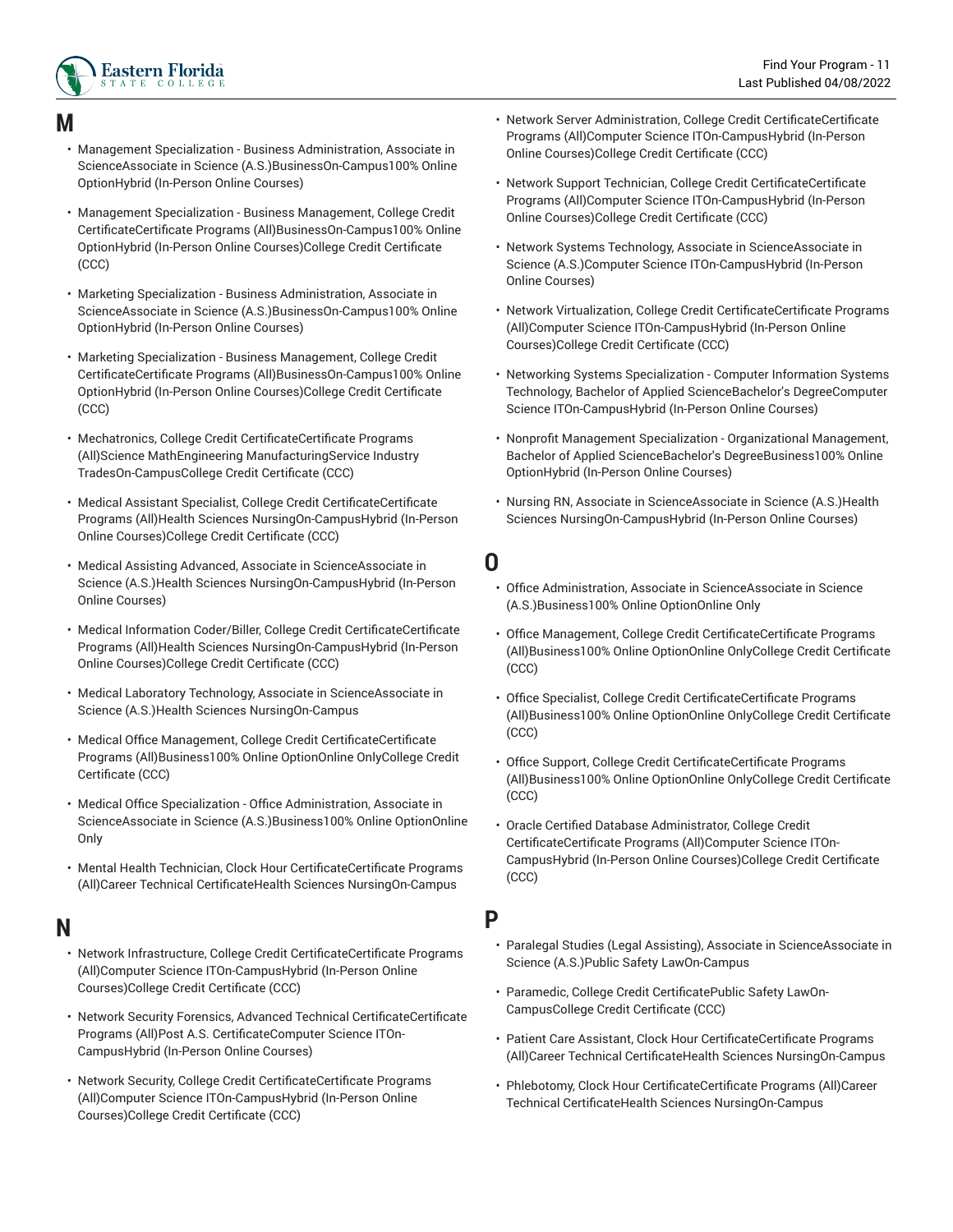

- Photography, College Credit CertificateCertificate Programs (All)Art, Design Digital MediaOn-CampusHybrid (In-Person Online Courses)College Credit Certificate (CCC)
- Physical Therapist Assistant, Associate in ScienceAssociate in Science (A.S.)Health Sciences NursingOn-Campus
- Practical Nursing, Clock Hour CertificateCertificate Programs (All)Career Technical CertificateHealth Sciences NursingOn-Campus
- Preschool Specialization, College Credit CertificateCertificate Programs (All)EducationOn-CampusCollege Credit Certificate (CCC)
- Product Marketing, Sales, and Educational Programs Specialization - Dental Assisting Technology and Management, Associate in ScienceAssociate in Science (A.S.)Health Sciences NursingOn-CampusHybrid (In-Person Online Courses)
- Program Development/Software Development Specialization Computer Information Systems Technology, Bachelor of Applied ScienceBachelor's DegreeComputer Science ITOn-Campus100% Online OptionHybrid (In-Person Online Courses)
- Project Management Specialization Computer Information Systems Technology, Bachelor of Applied ScienceBachelor's DegreeComputer Science ITOn-CampusHybrid (In-Person Online Courses)
- Public Administration Specialization Organizational Management, Bachelor of Applied ScienceBachelor's DegreeBusiness100% Online OptionHybrid (In-Person Online Courses)
- Public Safety Specialization Organizational Management, Bachelor of Applied ScienceBachelor's DegreeBusinessPublic Safety Law100% Online OptionHybrid (In-Person Online Courses)

#### <span id="page-11-0"></span>**R**

- Radiography, Associate in ScienceAssociate in Science (A.S.)Health Sciences NursingOn-Campus
- Respiratory Care, Associate in ScienceAssociate in Science (A.S.)Health Sciences NursingOn-Campus
- RN to BSNBachelor's DegreeHealth Sciences NursingOnline Only
- Robotics and Simulation Technician, College Credit CertificateCertificate Programs (All)Science MathComputer Science ITEngineering ManufacturingOn-CampusCollege Credit Certificate (CCC)

#### <span id="page-11-1"></span>**S**

- Sales and Marketing Specialization Organizational Management, Bachelor of Applied ScienceBachelor's DegreeBusiness100% Online OptionHybrid (In-Person Online Courses)
- Science Teacher Education-Biology Teacher SpecializationBachelor's DegreeEducationScience MathOn-CampusHybrid (In-Person Online Courses)
- Scientific Workplace Preparation, College Credit CertificateCertificate Programs (All)Science MathOn-CampusHybrid (In-Person Online Courses)College Credit Certificate (CCC)
- Social and Human Services, Associate in ScienceAssociate in Science (A.S.)Social Human Services100% Online OptionHybrid (In-Person Online Courses)
- Sports Management Specialization Organizational Management, Bachelor of Applied ScienceBachelor's DegreeBusiness100% Online OptionHybrid (In-Person Online Courses)
- Structural Assembly Tech, College Credit CertificateCertificate Programs (All)Aerospace AviationEngineering ManufacturingService Industry TradesOn-CampusCollege Credit Certificate (CCC)
- Surgical Technology Services, Associate in ScienceAssociate in Science (A.S.)Health Sciences NursingOn-Campus
- <span id="page-11-2"></span>**T**
	- Television Studio Production, College Credit CertificateCertificate Programs (All)Art, Design Digital MediaService Industry TradesOn-CampusHybrid (In-Person Online Courses)College Credit Certificate (CCC)
	- Transactional Specialization Paralegal Studies (Legal Assisting), Associate in ScienceAssociate in Science (A.S.)Public Safety LawOn-Campus
	- Transportation and Logistics, Associate in ScienceAssociate in Science (A.S.)BusinessOn-CampusHybrid (In-Person Online Courses)
	- Travel and Tourism Management Specialization Organizational Management, Bachelor of Applied ScienceBachelor's DegreeBusinessOn-CampusHybrid (In-Person Online Courses)

<span id="page-11-3"></span>**V**

- Vascular Sonography SpecializationBachelor's DegreeHealth Sciences NursingOn-CampusHybrid (In-Person Online Courses)
- Vascular Sonography, Advanced Technical CertificateCertificate Programs (All)Post A.S. CertificateHealth Sciences NursingOn-Campus
- Veterinary Assisting, College Credit CertificateCertificate Programs (All)Health Sciences NursingOn-CampusHybrid (In-Person Online Courses)College Credit Certificate (CCC)
- Veterinary Nursing Specialization Applied Health Sciences, Bachelor of Applied ScienceBachelor's DegreeHealth Sciences NursingOn-CampusHybrid (In-Person Online Courses)
- Veterinary Nursing, Associate in ScienceAssociate in Science (A.S.)Health Sciences NursingOn-Campus
- Veterinary Practice Management, Advanced Technical CertificateCertificate Programs (All)Post A.S. CertificateHealth Sciences Nursing100% Online OptionOnline Only

• Web Development Specialist, College Credit CertificateCertificate Programs (All)Computer Science ITOn-CampusHybrid (In-Person Online Courses)College Credit Certificate (CCC)

<span id="page-11-4"></span>**W**